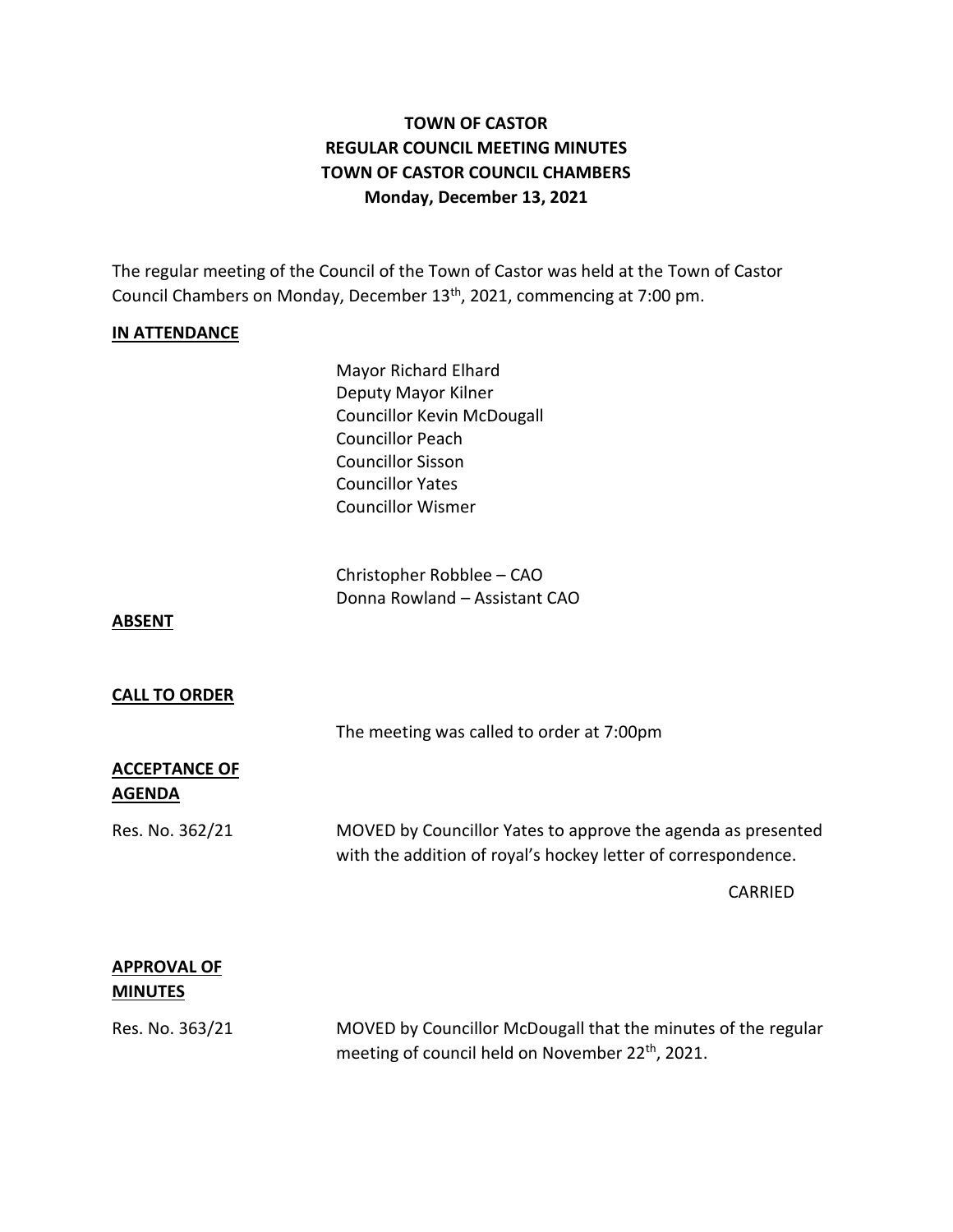### **DELEGATION**

| Res. No. 364/21       | MOVED by Councillor Kilner to enter a closed session under<br>division 17                                             |                |
|-----------------------|-----------------------------------------------------------------------------------------------------------------------|----------------|
|                       |                                                                                                                       | <b>CARRIED</b> |
|                       | Council Entered a closed session at 7:03pm                                                                            |                |
| Res. No. 365/21       | MOVED by Councillor Kilner to exit the closed session.                                                                |                |
|                       |                                                                                                                       | <b>CARRIED</b> |
|                       | Council exited the closed session at 7:53pm                                                                           |                |
| Res. No. 366/21       | MOVED by Councillor Yates to proceed with the plan tabled by the<br>county during the closed session.                 |                |
|                       |                                                                                                                       | <b>CARRIED</b> |
| <b>CORRESPONDENCE</b> |                                                                                                                       |                |
| Res. No. 367/21       | MOVED by Councillor McDougall to receive for information the<br>letter from the Justice and Solicitor General office. |                |
|                       |                                                                                                                       | <b>CARRIED</b> |
| Res. No. 368/21       | MOVED by Councillor Sisson to receive for information the letter<br>from the college of physicians.                   |                |

|                 | CARRIED                                                                          |
|-----------------|----------------------------------------------------------------------------------|
| Res. No. 369/21 | MOVED by Councillor McDougall to receive for information the<br>letter from PWC. |
|                 | CARRIED                                                                          |
| Res. No. 370/21 | MOVED by Councillor Peach to receive for information the letter                  |
|                 | from Alberta Recreation and Parks.                                               |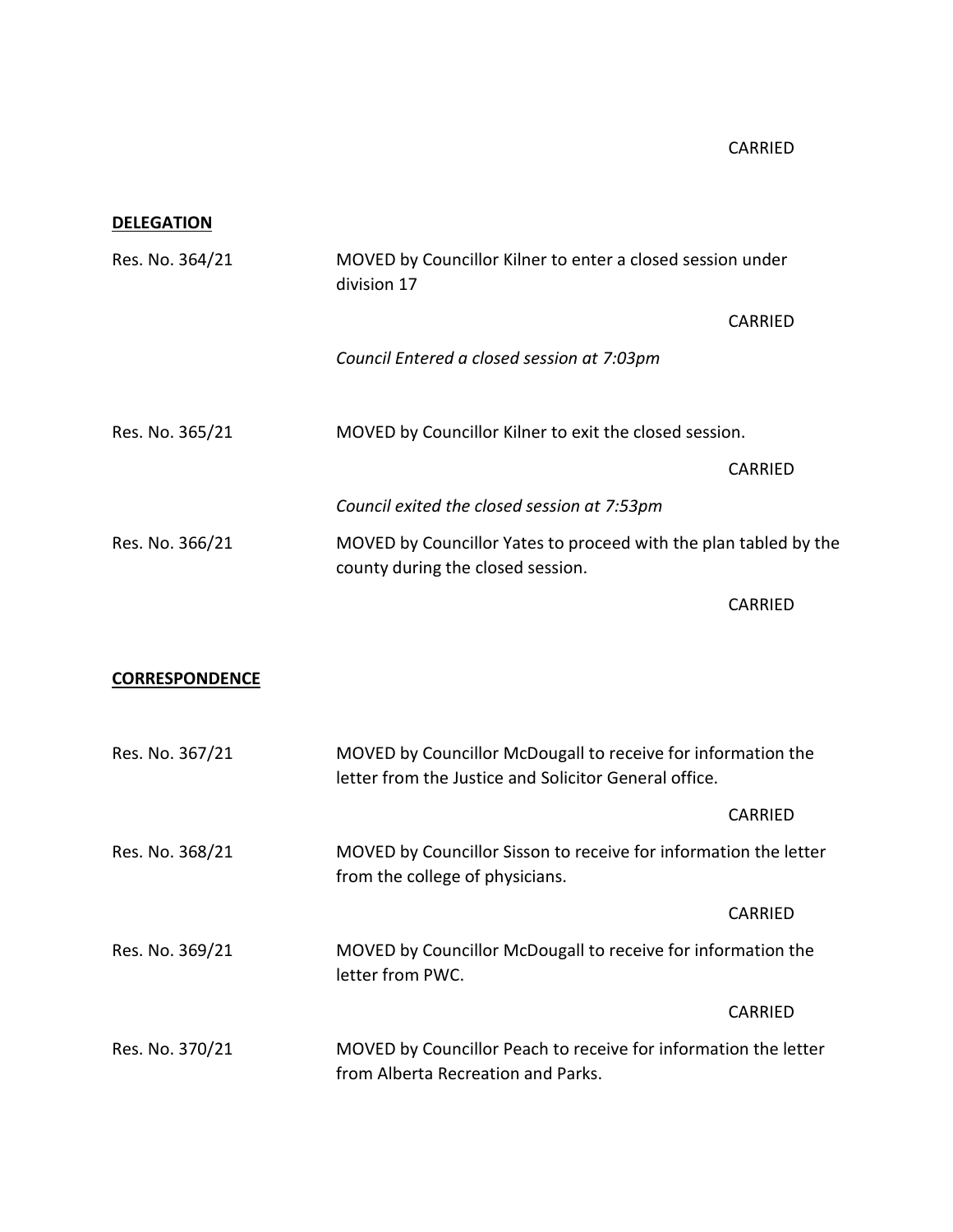|                 | CARRIED                                                                                                                      |
|-----------------|------------------------------------------------------------------------------------------------------------------------------|
| Res. No. 371/21 | MOVED by Councillor McDougall to receive for information the<br>letter from environment and parks.                           |
|                 | CARRIED                                                                                                                      |
| Res. No. 372/21 | MOVED by Councillor Sisson to deny the request from the Royals<br>to have the arena facility as a alcohol licenced facility. |
|                 | CARRIED                                                                                                                      |

# **FINANCIAL REPORTS**

|                 | Councillor McDougall declares an interest and leaves the room<br>8:15 <sub>pm</sub>                                                                                                      |                |
|-----------------|------------------------------------------------------------------------------------------------------------------------------------------------------------------------------------------|----------------|
| Res. No. 373/21 | MOVED by Councillor Kilner to pay 27812.                                                                                                                                                 |                |
|                 |                                                                                                                                                                                          | <b>CARRIED</b> |
|                 | Councillor McDougall returns to the meeting 8:16pm                                                                                                                                       |                |
|                 |                                                                                                                                                                                          |                |
| Res. No. 374/21 | MOVED by Councillor Kilner that account numbers 27746-27843<br>be approved for payment and that the list of Accounts be marked<br>Schedule "A" and attached to these minutes of Council. |                |
|                 |                                                                                                                                                                                          | <b>CARRIED</b> |
| Res. No. 375/21 | MOVED by Councillor Peach to receive for information the gas<br>and water report as presented.                                                                                           |                |
|                 |                                                                                                                                                                                          | <b>CARRIED</b> |
| Res. No. 376/21 | MOVED by Councillor McDougall to receive for information the<br>cash statement as presented.                                                                                             |                |
|                 |                                                                                                                                                                                          | CARRIED        |
| Res. No. 377/21 | MOVED by Councillor McDougall to transfer the AR to the tax roll<br>for the listed accounts as presented.                                                                                |                |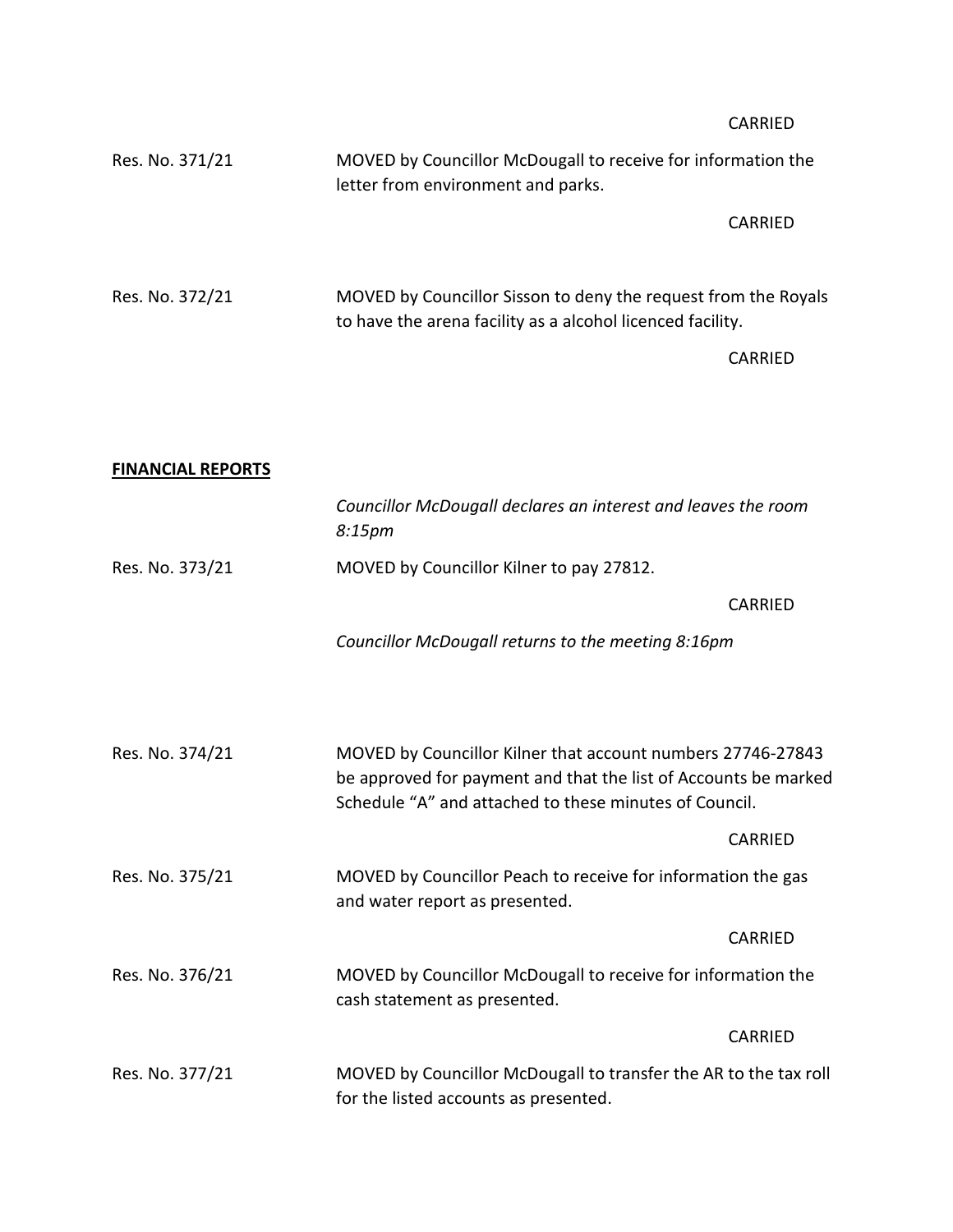| Res. No. 378/12 | MOVED by Councillor McDougall for a break                                                     |                |  |
|-----------------|-----------------------------------------------------------------------------------------------|----------------|--|
|                 |                                                                                               | <b>CARRIED</b> |  |
|                 | Council break at 9:08pm                                                                       |                |  |
|                 | Council returned at 9:14pm                                                                    |                |  |
| Res. No. 379/21 | MOVED by Councillor McDougall to enter a closed session division<br>17                        |                |  |
|                 |                                                                                               | <b>CARRIED</b> |  |
|                 | Council Entered a closed session at 9:14pm                                                    |                |  |
|                 | Councillor Wismer declared a pecuniary interest and stepped out<br>9:15 <sub>pm</sub>         |                |  |
| Res. No. 380/21 | MOVED by Councillor Sisson to exit the closed session.                                        |                |  |
|                 |                                                                                               | <b>CARRIED</b> |  |
|                 | Council exited the closed session at 9:40pm                                                   |                |  |
|                 | Councillor Wismer returns to the meeting 9:40pm                                               |                |  |
| Res. No. 381/21 | MOVED by Councillor Kilner to set a rate of 1% grid increase and<br>2.4% cola, for the staff. |                |  |
|                 |                                                                                               | <b>CARRIED</b> |  |
| Res. No. 382/21 | MOVED by Councillor McDougall to accept the interim budget at a<br>0% increase mill rate.     |                |  |
|                 |                                                                                               | CARRIED        |  |
| Res. No. 383/21 | MOVED by Councillor Peach to accept the capital budget as<br>presented.                       |                |  |

CARRIED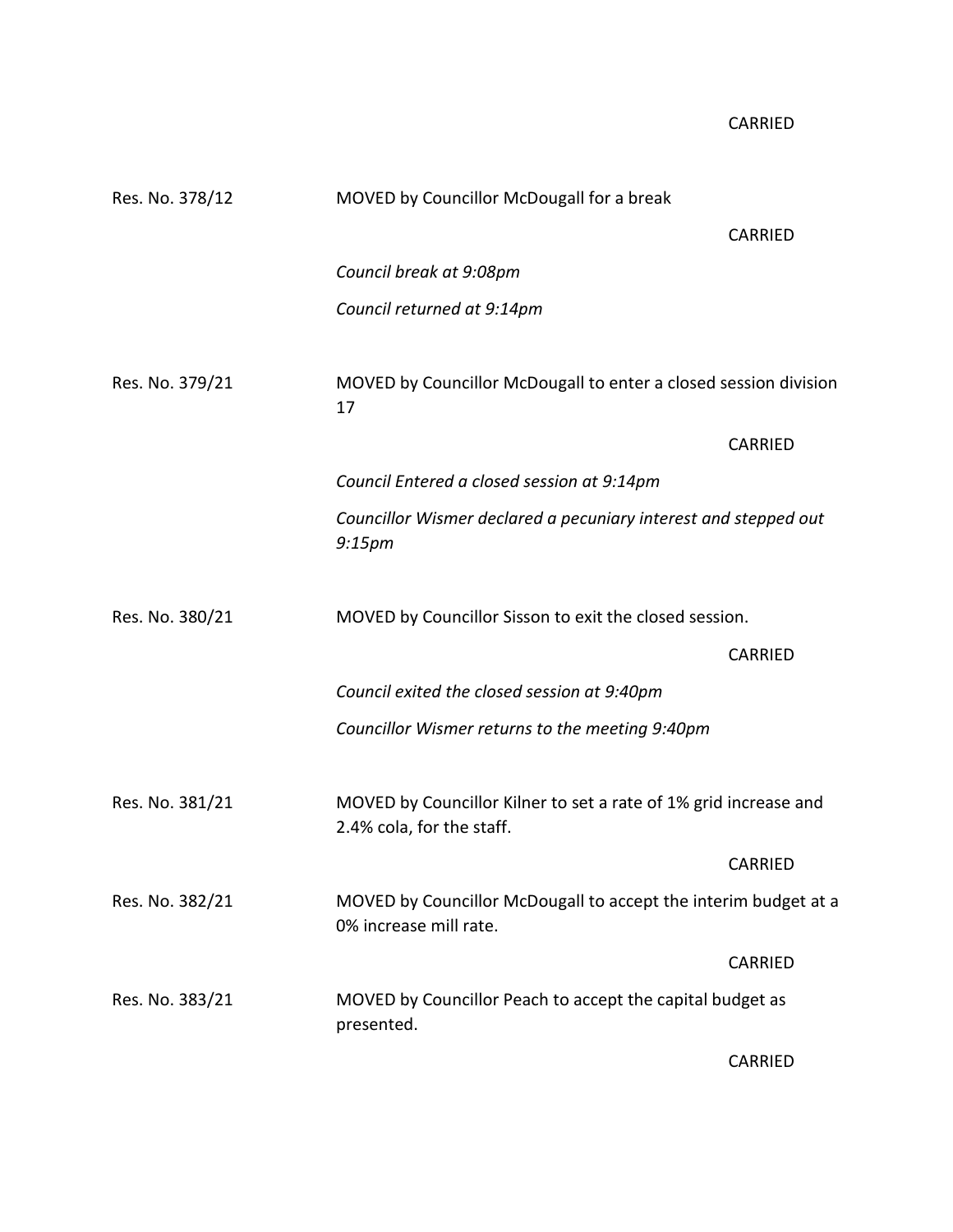## **BYLAWS**

| <b>BUSINESS</b>          |                                                                                                                                                           |                |
|--------------------------|-----------------------------------------------------------------------------------------------------------------------------------------------------------|----------------|
| Res. No. 384/21          | MOVED by Councillor Kilner to add the park plan to the capital<br>plan.                                                                                   |                |
|                          |                                                                                                                                                           | CARRIED        |
| Res. No. 385/21          | MOVED by Councillor Sisson to make Richard Elhard, Trudy Kilner,<br>Christopher Robblee and Donna Rolland as signing authority for<br>the Town of Castor. |                |
|                          |                                                                                                                                                           | CARRIED        |
| Res No. 386/21           | MOVED by Councillor Wismer to cancel the 2 <sup>nd</sup> meeting of regular<br>council in December.                                                       |                |
|                          |                                                                                                                                                           | CARRIED        |
| Res No. 387/21           | MOVED by Councillor Kilner to approve the quote from municipal<br>property consultants as presented and appoint Terry Willoughby<br>as the assessor.      |                |
|                          |                                                                                                                                                           | <b>CARRIED</b> |
| <b>COMMITTEE REPORTS</b> |                                                                                                                                                           |                |
| Res. No. 388/21          | MOVED by Councillor Peach to accept the Councillor reports for<br>information.                                                                            |                |
|                          | <b>CARRIED</b>                                                                                                                                            |                |

Res. No. 389/21 MOVED by Councillor Sisson to accept the C.A.O. report for information.

CARRIED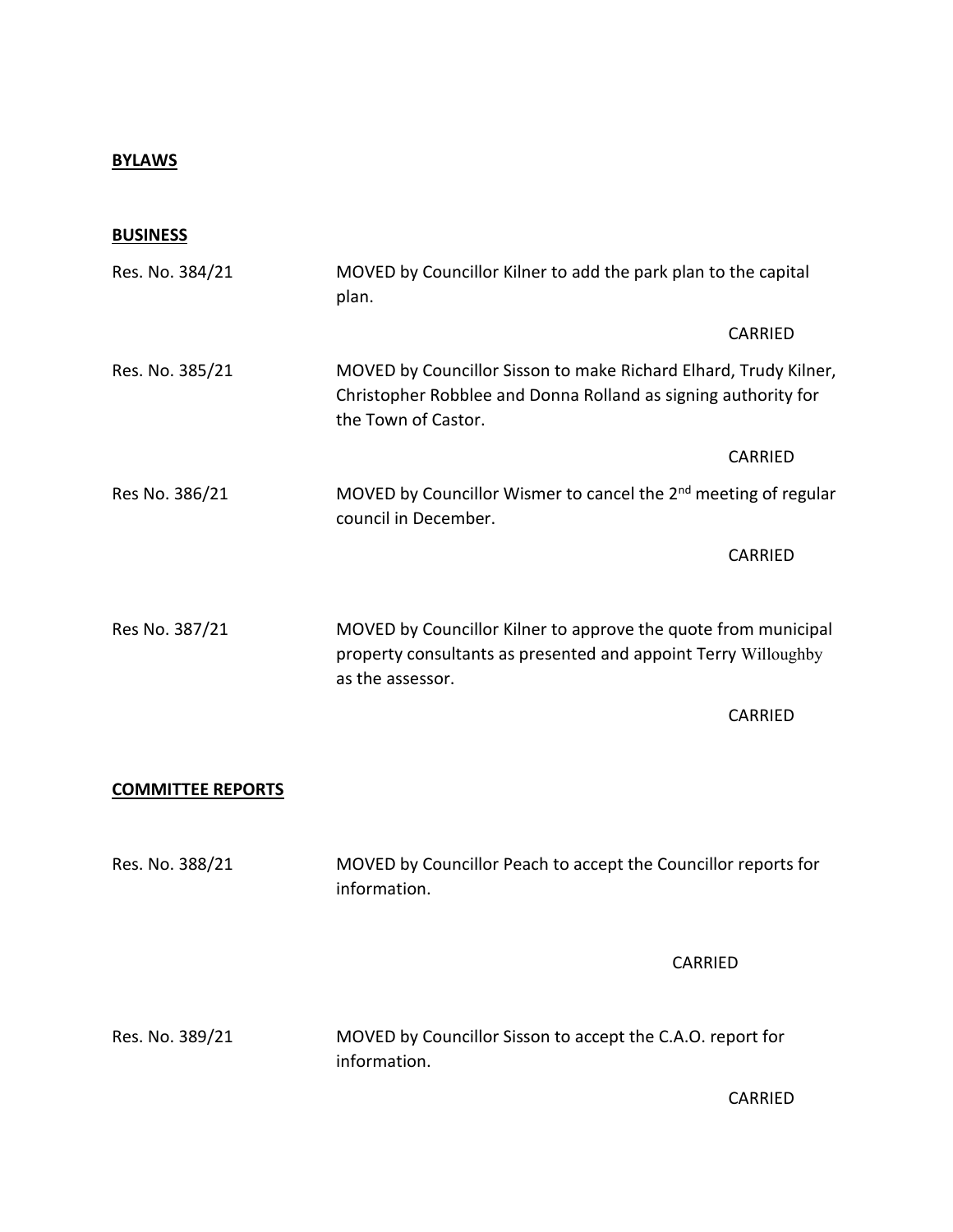| Res. No. 390/21       | MOVED by Councillor Wismer to accept the SMT reports as<br>presented.                   |                |
|-----------------------|-----------------------------------------------------------------------------------------|----------------|
|                       |                                                                                         | <b>CARRIED</b> |
|                       |                                                                                         |                |
| <b>CLOSED SESSION</b> |                                                                                         |                |
|                       |                                                                                         |                |
| Res. No. 391/21       | MOVED by Councillor Yates to enter a closed session under FOIP<br>section 21.           |                |
|                       |                                                                                         | CARRIED        |
|                       | Council entered a closed session at 10:23pm                                             |                |
| Res. No. 392/21       | MOVED by Councillor Peach to exit a closed session under FOIP<br>section 21.            |                |
|                       |                                                                                         | CARRIED        |
|                       | Council exited a closed session at 11:00                                                |                |
| Res. No. 393/21       | MOVED by Councillor McDougall to accept the offer on the old<br>Bags house at \$35,000. |                |
|                       |                                                                                         | <b>CARRIED</b> |

**ADJOURNMENT**

Being that the agenda matters have been concluded the meeting adjourned at 11:00